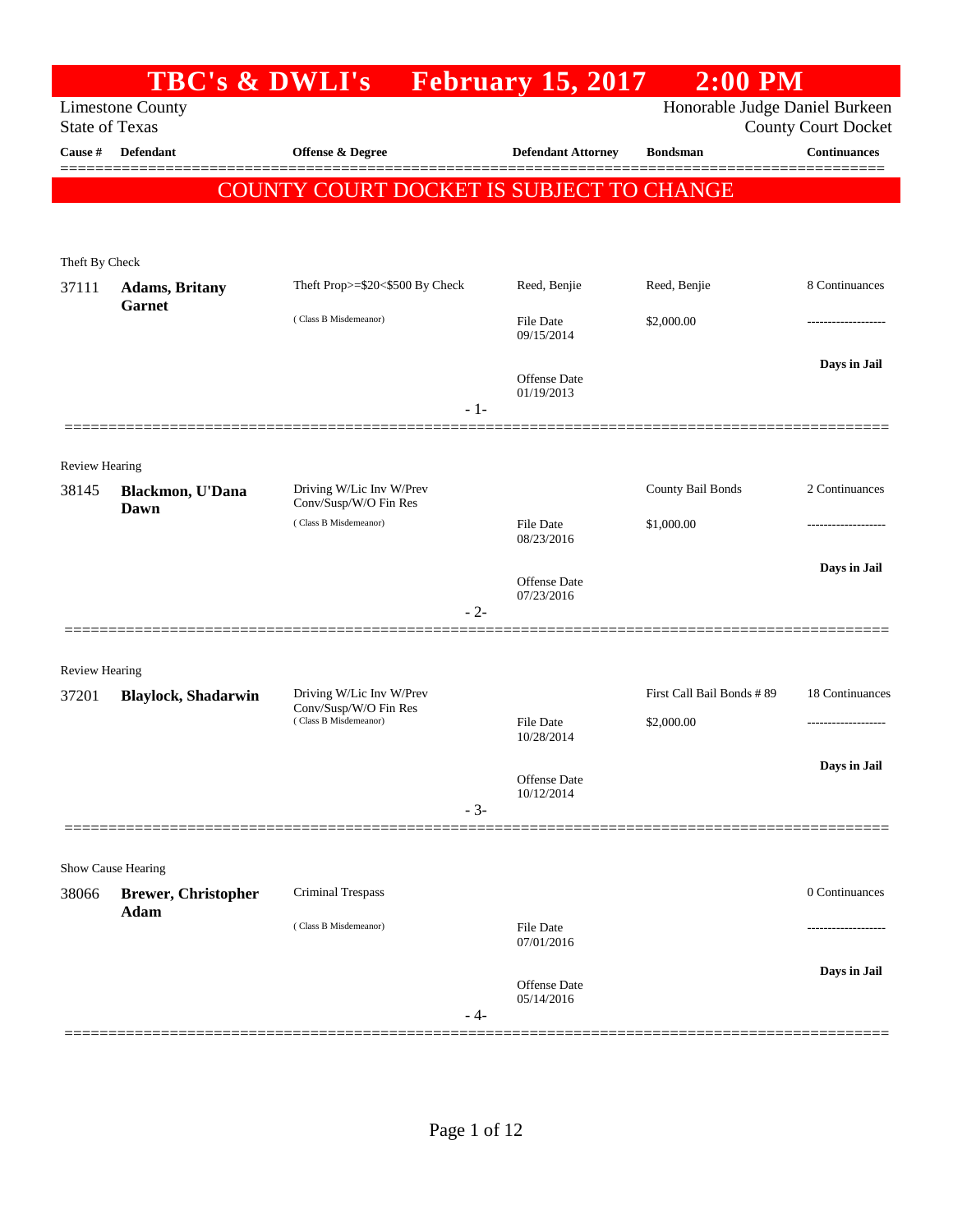|                       |                                    | TBC's & DWLI's February 15, 2017                     |       |                                   |                 | $2:00$ PM                      |
|-----------------------|------------------------------------|------------------------------------------------------|-------|-----------------------------------|-----------------|--------------------------------|
|                       | <b>Limestone County</b>            |                                                      |       |                                   |                 | Honorable Judge Daniel Burkeen |
| <b>State of Texas</b> |                                    |                                                      |       |                                   |                 | <b>County Court Docket</b>     |
| Cause #               | <b>Defendant</b>                   | Offense & Degree                                     |       | <b>Defendant Attorney</b>         | <b>Bondsman</b> | <b>Continuances</b>            |
|                       |                                    | <b>COUNTY COURT DOCKET IS SUBJECT TO CHANGE</b>      |       |                                   |                 |                                |
|                       |                                    |                                                      |       |                                   |                 |                                |
|                       |                                    |                                                      |       |                                   |                 |                                |
|                       | Show Cause Hearing                 | Criminal Trespass                                    |       |                                   |                 | 0 Continuances                 |
| 38067                 | <b>Brewer, Christopher</b><br>Adam |                                                      |       |                                   |                 |                                |
|                       |                                    | (Class B Misdemeanor)                                |       | File Date<br>07/01/2016           |                 |                                |
|                       |                                    |                                                      |       |                                   |                 | Days in Jail                   |
|                       |                                    |                                                      |       | <b>Offense</b> Date<br>06/08/2016 |                 |                                |
|                       |                                    |                                                      | $-5-$ |                                   |                 |                                |
|                       |                                    |                                                      |       |                                   |                 |                                |
|                       | Show Cause Hearing                 |                                                      |       |                                   |                 |                                |
| 38068                 | <b>Brewer, Christopher</b>         | <b>Criminal Trespass</b>                             |       |                                   |                 | 0 Continuances                 |
|                       | Adam                               | (Class B Misdemeanor)                                |       | <b>File Date</b>                  |                 |                                |
|                       |                                    |                                                      |       | 07/01/2016                        |                 |                                |
|                       |                                    |                                                      |       | <b>Offense</b> Date               |                 | Days in Jail                   |
|                       |                                    |                                                      | $-6-$ | 06/08/2016                        |                 |                                |
|                       |                                    |                                                      |       |                                   |                 |                                |
|                       |                                    |                                                      |       |                                   |                 |                                |
|                       | Show Cause Hearing                 | Theft Prop >=\$100<\$750                             |       |                                   |                 | 0 Continuances                 |
| 38071                 | <b>Brewer, Christopher</b><br>Adam |                                                      |       |                                   |                 |                                |
|                       |                                    | (Class B Misdemeanor)                                |       | <b>File Date</b><br>07/01/2016    |                 |                                |
|                       |                                    |                                                      |       |                                   |                 | Days in Jail                   |
|                       |                                    |                                                      |       | <b>Offense</b> Date<br>06/08/2016 |                 |                                |
|                       |                                    |                                                      | $-7-$ |                                   |                 |                                |
|                       |                                    |                                                      |       |                                   |                 |                                |
| <b>Review Hearing</b> |                                    |                                                      |       |                                   |                 |                                |
| 38094                 | <b>Brooks, Dontya</b>              | Driving While Disqualified/Comm Veh<br>W/Prev Convic |       |                                   |                 | 4 Continuances                 |
|                       | <b>Dashawn</b>                     | (Class A Misdemeanor)                                |       | <b>File Date</b>                  |                 |                                |
|                       |                                    |                                                      |       | 08/03/2016                        |                 |                                |
|                       |                                    |                                                      |       | <b>Offense</b> Date               |                 | Days in Jail                   |
|                       |                                    |                                                      | $-8-$ | 12/04/2014                        |                 |                                |
|                       |                                    |                                                      |       |                                   |                 |                                |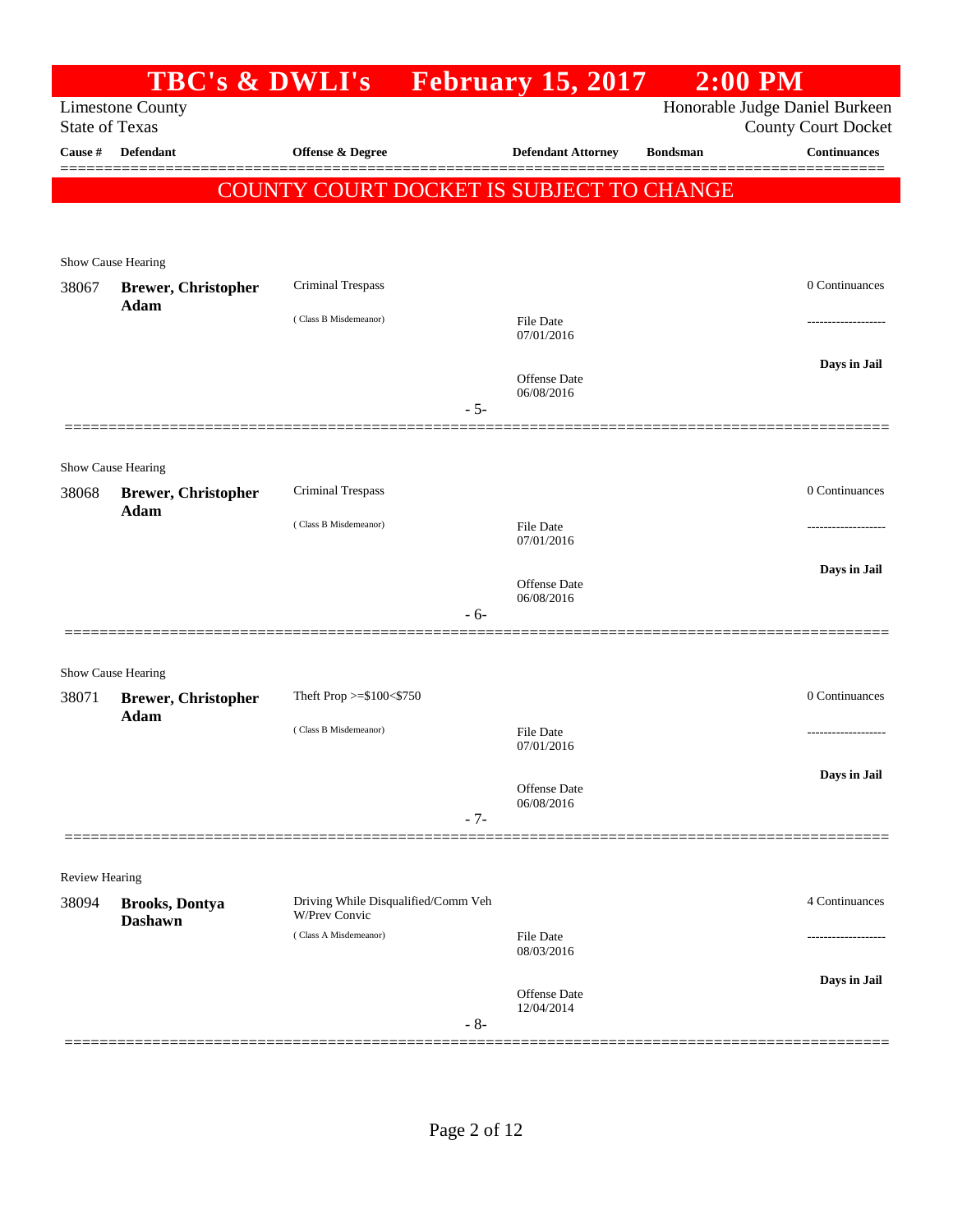|                       | <b>TBC's &amp; DWLI's</b>   |                                                          | <b>February 15, 2017</b>       | $2:00$ PM                      |                                                   |
|-----------------------|-----------------------------|----------------------------------------------------------|--------------------------------|--------------------------------|---------------------------------------------------|
| <b>State of Texas</b> | <b>Limestone County</b>     |                                                          |                                | Honorable Judge Daniel Burkeen |                                                   |
| Cause #               | <b>Defendant</b>            | Offense & Degree                                         | <b>Defendant Attorney</b>      | <b>Bondsman</b>                | <b>County Court Docket</b><br><b>Continuances</b> |
|                       |                             |                                                          |                                |                                |                                                   |
|                       |                             | COUNTY COURT DOCKET IS SUBJECT TO CHANGE                 |                                |                                |                                                   |
|                       |                             |                                                          |                                |                                |                                                   |
| <b>Status Hearing</b> |                             |                                                          |                                |                                |                                                   |
| 38162                 | <b>Crundwell, Lex Ryder</b> | Driving W/Lic Inv W/Prev                                 |                                |                                | 3 Continuances                                    |
|                       |                             | Conv/Susp/W/O Fin Res<br>(Class B Misdemeanor)           | File Date                      |                                |                                                   |
|                       |                             |                                                          | 09/06/2016                     |                                |                                                   |
|                       |                             |                                                          | <b>Offense</b> Date            |                                | Days in Jail                                      |
|                       |                             | $-9-$                                                    | 07/20/2016                     |                                |                                                   |
|                       |                             |                                                          |                                |                                |                                                   |
| Theft By Check        |                             |                                                          |                                |                                |                                                   |
| 37939                 | Davis, Brian                | Theft Prop>=\$20<\$500 By Check<br>(Class B Misdemeanor) |                                | County Bail Bonds              | 8 Continuances                                    |
|                       |                             |                                                          | <b>File Date</b><br>05/04/2016 | \$1,000.00                     |                                                   |
|                       |                             |                                                          |                                |                                | Days in Jail                                      |
|                       |                             |                                                          | Offense Date<br>05/28/2014     |                                |                                                   |
|                       |                             | $-10-$                                                   |                                |                                |                                                   |
|                       |                             |                                                          |                                |                                |                                                   |
| Theft By Check        |                             |                                                          |                                |                                |                                                   |
| 33289                 | <b>Demonney, Tony</b>       | Theft Prop>=\$20<\$500 By Check<br>(Class B Misdemeanor) | <b>File Date</b>               | Personal Bond<br>\$1,000.00    | 4 Continuances<br>-----------------               |
|                       |                             |                                                          | 08/27/2008                     |                                |                                                   |
|                       |                             |                                                          | Offense Date                   |                                | Days in Jail                                      |
|                       |                             | $-11-$                                                   | 08/08/2007                     |                                |                                                   |
|                       |                             |                                                          |                                |                                |                                                   |
| Theft By Check        |                             |                                                          |                                |                                |                                                   |
| 35060                 | Doty, Richard Wayne         | Theft Prop>=\$20<\$500 By Check                          |                                | Ace Bail Bonds - Crockett      | 3 Continuances                                    |
|                       |                             | (Class B Misdemeanor)                                    | File Date<br>02/18/2011        | \$1,000.00                     | ---------------                                   |
|                       |                             |                                                          |                                |                                | Days in Jail                                      |
|                       |                             |                                                          | Offense Date<br>07/25/2010     |                                |                                                   |
|                       |                             | $-12-$                                                   |                                |                                |                                                   |
|                       |                             |                                                          |                                |                                |                                                   |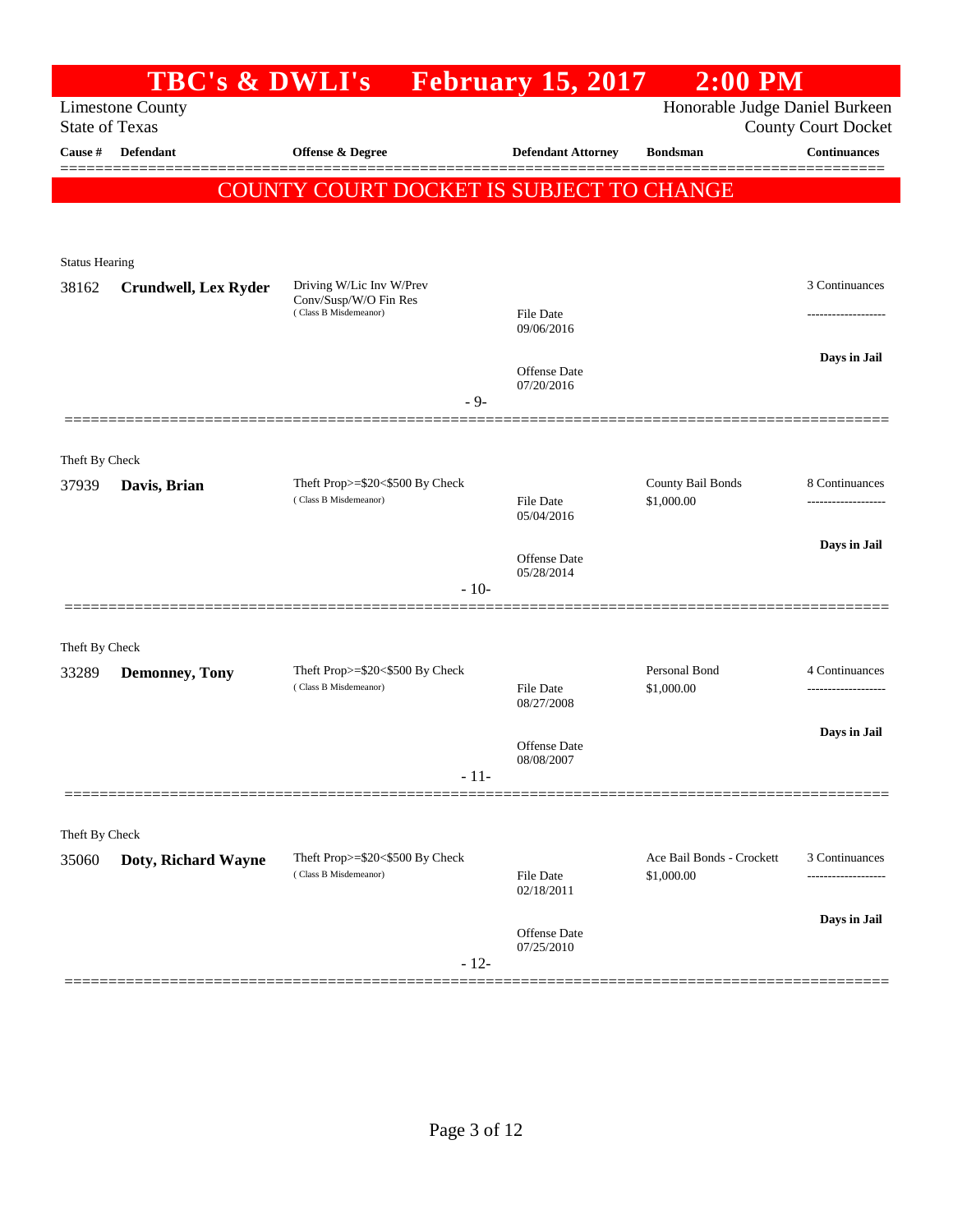|                                | <b>TBC's &amp; DWLI's</b>                        |                                                          | <b>February 15, 2017</b>       | $2:00$ PM                               |                            |
|--------------------------------|--------------------------------------------------|----------------------------------------------------------|--------------------------------|-----------------------------------------|----------------------------|
|                                | <b>Limestone County</b><br><b>State of Texas</b> |                                                          |                                | Honorable Judge Daniel Burkeen          | <b>County Court Docket</b> |
| Cause #                        | Defendant                                        | Offense & Degree                                         | <b>Defendant Attorney</b>      | <b>Bondsman</b>                         | <b>Continuances</b>        |
|                                |                                                  |                                                          |                                |                                         |                            |
|                                |                                                  | COUNTY COURT DOCKET IS SUBJECT TO CHANGE                 |                                |                                         |                            |
|                                |                                                  |                                                          |                                |                                         |                            |
| Theft By Check                 |                                                  |                                                          |                                |                                         |                            |
| 36096                          | Doty, Richard Wayne                              | Theft Prop>=\$20<\$500 By Check<br>(Class B Misdemeanor) | File Date                      | Ace Bail Bonds - Crockett<br>\$1,000.00 | 3 Continuances             |
|                                |                                                  |                                                          | 10/25/2012                     |                                         |                            |
|                                |                                                  |                                                          | Offense Date                   |                                         | Days in Jail               |
|                                |                                                  | $-13-$                                                   | 12/06/2010                     |                                         |                            |
|                                |                                                  |                                                          |                                |                                         |                            |
| <b>Status Hearing</b>          |                                                  |                                                          |                                |                                         |                            |
| 38123                          | <b>Dukes, Gregory</b>                            | Driving W/Lic Inv W/Prev<br>Conv/Susp/W/O Fin Res        |                                | County Bail Bonds                       | 4 Continuances             |
|                                | <b>Eugene</b>                                    | (Class B Misdemeanor)                                    | <b>File Date</b><br>08/16/2016 | \$1,500.00                              |                            |
|                                |                                                  |                                                          |                                |                                         | Days in Jail               |
|                                |                                                  |                                                          | Offense Date<br>05/17/2016     |                                         |                            |
|                                | =================                                | $-14-$                                                   |                                |                                         |                            |
|                                |                                                  |                                                          |                                |                                         |                            |
| <b>Review Hearing</b><br>37760 |                                                  | Driving W/Lic Inv W/Prev                                 |                                | Personal Bond                           | 8 Continuances             |
|                                | <b>Estes, Thomas Wayne</b>                       | Conv/Susp/W/O Fin Res<br>(Class B Misdemeanor)           | <b>File Date</b>               | \$2,000.00                              |                            |
|                                |                                                  |                                                          | 12/22/2015                     |                                         |                            |
|                                |                                                  |                                                          | Offense Date                   |                                         | Days in Jail               |
|                                |                                                  | $-15-$                                                   | 11/19/2015                     |                                         |                            |
|                                |                                                  |                                                          |                                |                                         |                            |
| <b>Review Hearing</b>          |                                                  |                                                          |                                |                                         |                            |
| 37802                          | <b>Estes, Thomas Wayne</b>                       | Bail Jumping And Fail To Appear<br>(Class A Misdemeanor) |                                | Personal Bond                           | 8 Continuances             |
|                                |                                                  |                                                          | File Date<br>01/27/2016        | \$2,000.00                              |                            |
|                                |                                                  |                                                          | Offense Date                   |                                         | Days in Jail               |
|                                |                                                  | $-16-$                                                   | 01/07/2016                     |                                         |                            |
|                                |                                                  |                                                          |                                |                                         |                            |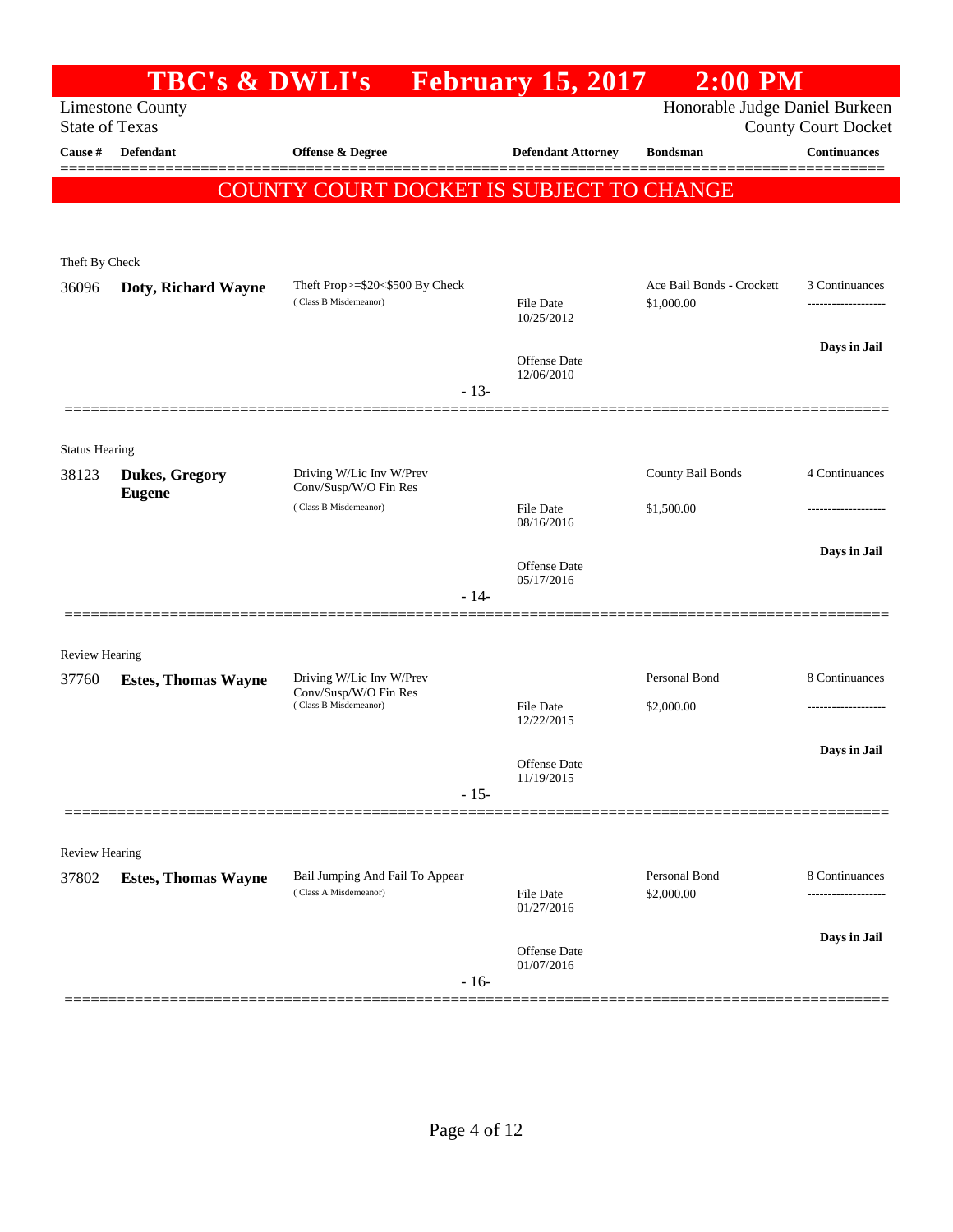|                       |                         | <b>TBC's &amp; DWLI's</b>                                |        | <b>February 15, 2017</b>                       | $2:00$ PM                   |                                                   |
|-----------------------|-------------------------|----------------------------------------------------------|--------|------------------------------------------------|-----------------------------|---------------------------------------------------|
| <b>State of Texas</b> | <b>Limestone County</b> |                                                          |        |                                                |                             | Honorable Judge Daniel Burkeen                    |
| Cause #               | <b>Defendant</b>        | <b>Offense &amp; Degree</b>                              |        | <b>Defendant Attorney</b>                      | <b>Bondsman</b>             | <b>County Court Docket</b><br><b>Continuances</b> |
|                       |                         |                                                          |        |                                                |                             |                                                   |
|                       |                         | COUNTY COURT DOCKET IS SUBJECT TO CHANGE                 |        |                                                |                             |                                                   |
|                       |                         |                                                          |        |                                                |                             |                                                   |
| Theft By Check        |                         |                                                          |        |                                                |                             |                                                   |
| 37941                 | <b>Evans, Quincey</b>   | Theft Prop>=\$20<\$500 By Check                          |        |                                                | Personal Bond               | 7 Continuances                                    |
|                       | Charles, Jr.            | (Class B Misdemeanor)                                    |        | <b>File Date</b><br>05/04/2016                 | \$1,000.00                  | -----------------                                 |
|                       |                         |                                                          | $-17-$ | <b>Offense</b> Date<br>02/06/2015              |                             | Days in Jail                                      |
|                       |                         |                                                          |        |                                                |                             |                                                   |
| Theft By Check        |                         |                                                          |        |                                                |                             |                                                   |
| 37877                 | Garcia, Jose            | Theft Prop $>=$ \$100 $<$ \$750<br>(Class B Misdemeanor) |        | Reed, Benjie<br><b>File Date</b><br>03/31/2016 | Reed, Benjie<br>\$1,000.00  | 6 Continuances                                    |
|                       |                         |                                                          |        | <b>Offense</b> Date<br>10/01/2015              |                             | Days in Jail                                      |
|                       |                         |                                                          | $-18-$ |                                                |                             |                                                   |
|                       |                         |                                                          |        |                                                |                             |                                                   |
| Theft By Check        |                         |                                                          |        |                                                |                             |                                                   |
| 37945                 | Groves, William         | Theft Prop>=\$20<\$500 By Check<br>(Class B Misdemeanor) |        | Reed, Justin<br>File Date<br>05/04/2016        | Reed, Justin<br>\$1,000.00  | 8 Continuances<br>                                |
|                       |                         |                                                          |        | <b>Offense</b> Date                            |                             | Days in Jail                                      |
|                       |                         |                                                          | $-19-$ | 08/23/2014                                     |                             |                                                   |
|                       |                         |                                                          |        |                                                |                             |                                                   |
| Theft By Check        |                         |                                                          |        |                                                |                             |                                                   |
| 37132                 | Harris, Lachander       | Theft Prop>=\$20<\$500 By Check<br>(Class B Misdemeanor) |        | File Date<br>09/16/2014                        | Personal Bond<br>\$1,000.00 | 12 Continuances                                   |
|                       |                         |                                                          |        |                                                |                             | Days in Jail                                      |
|                       |                         |                                                          | $-20-$ | Offense Date<br>04/27/2013                     |                             |                                                   |
|                       |                         |                                                          |        |                                                |                             |                                                   |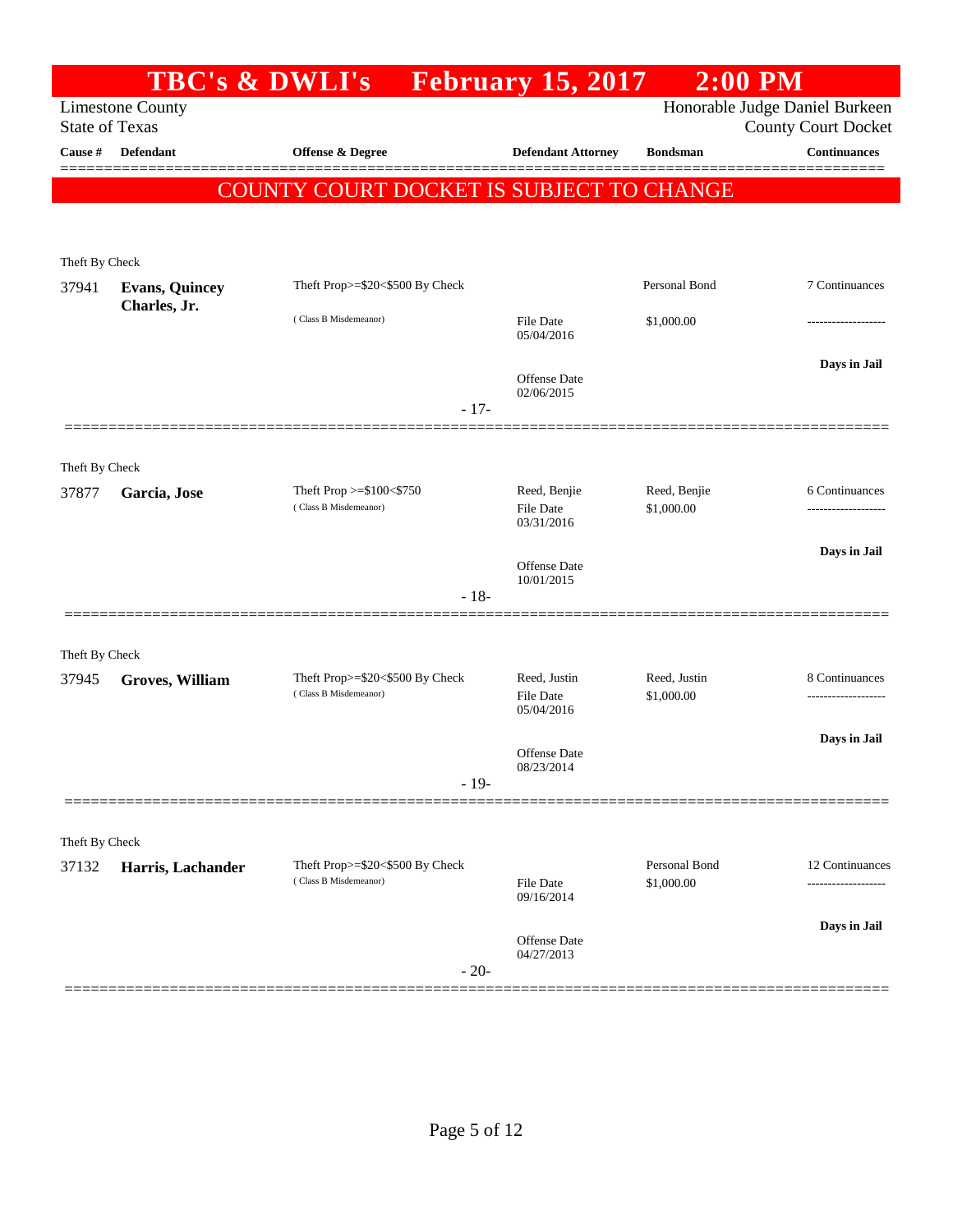|                       |                                 | <b>TBC's &amp; DWLI's</b>                                | <b>February 15, 2017</b>       | $2:00$ PM                      |                            |
|-----------------------|---------------------------------|----------------------------------------------------------|--------------------------------|--------------------------------|----------------------------|
| <b>State of Texas</b> | <b>Limestone County</b>         |                                                          |                                | Honorable Judge Daniel Burkeen | <b>County Court Docket</b> |
| Cause #               | Defendant                       | Offense & Degree                                         | <b>Defendant Attorney</b>      | <b>Bondsman</b>                | <b>Continuances</b>        |
|                       |                                 | <b>COUNTY COURT DOCKET IS SUBJECT TO CHANGE</b>          |                                |                                |                            |
|                       |                                 |                                                          |                                |                                |                            |
| Theft By Check        |                                 |                                                          |                                |                                |                            |
| 37953                 | <b>Harrison</b> , Sue           | Theft Prop>=\$20<\$500 By Check                          |                                | Personal Bond                  | 9 Continuances             |
|                       |                                 | (Class B Misdemeanor)                                    | File Date<br>05/04/2016        | \$1,000.00                     | -------------------        |
|                       |                                 |                                                          | Offense Date                   |                                | Days in Jail               |
|                       |                                 | $-21-$                                                   | 10/23/2014                     |                                |                            |
|                       |                                 |                                                          |                                |                                |                            |
| Theft By Check        |                                 |                                                          |                                |                                |                            |
| 37954                 | <b>Harrison</b> , Sue           | Theft Prop>=\$20<\$500 By Check<br>(Class B Misdemeanor) | <b>File Date</b>               | Personal Bond<br>\$1,000.00    | 9 Continuances             |
|                       |                                 |                                                          | 05/04/2016                     |                                |                            |
|                       |                                 |                                                          | Offense Date                   |                                | Days in Jail               |
|                       |                                 | $-22-$                                                   | 10/04/2014                     |                                |                            |
|                       |                                 |                                                          |                                |                                |                            |
| <b>Status Hearing</b> |                                 |                                                          |                                |                                |                            |
| 38125                 | Hawkins, Gary<br><b>Michael</b> | Driving W/Lic Inv W/Prev<br>Conv/Susp/W/O Fin Res        |                                | County Bail Bonds              | 3 Continuances             |
|                       |                                 | (Class B Misdemeanor)                                    | <b>File Date</b><br>08/16/2016 | \$1,500.00                     |                            |
|                       |                                 |                                                          | Offense Date                   |                                | Days in Jail               |
|                       |                                 | $-23-$                                                   | 04/17/2016                     |                                |                            |
|                       |                                 |                                                          |                                |                                |                            |
|                       | Show Cause Hearing              |                                                          |                                |                                |                            |
| 38027                 | Horton, Brianna                 | Theft \$50 Or Less                                       |                                |                                | 2 Continuances             |
|                       | <b>Nicole</b>                   | (Class C Misdemeanor)                                    | <b>File Date</b><br>06/01/2016 |                                |                            |
|                       |                                 |                                                          | <b>Offense</b> Date            |                                | Days in Jail               |
|                       |                                 | $-24-$                                                   | 04/15/2016                     |                                |                            |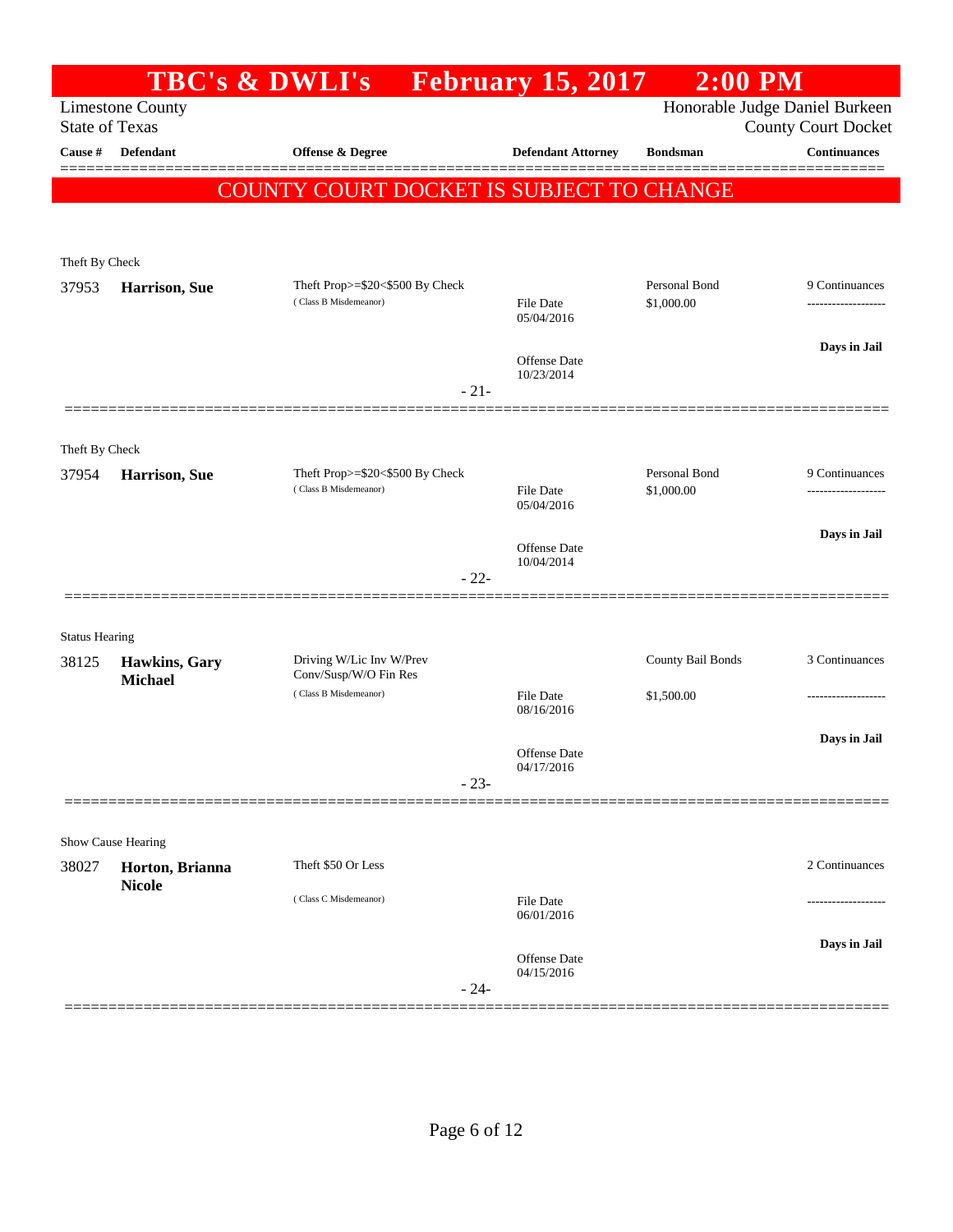|                                         |                            | TBC's & DWLI's February 15, 2017                         |                                | $2:00$ PM                   |                                                   |
|-----------------------------------------|----------------------------|----------------------------------------------------------|--------------------------------|-----------------------------|---------------------------------------------------|
|                                         | <b>Limestone County</b>    |                                                          |                                |                             | Honorable Judge Daniel Burkeen                    |
| <b>State of Texas</b><br><b>Cause</b> # | Defendant                  | Offense & Degree                                         | <b>Defendant Attorney</b>      | <b>Bondsman</b>             | <b>County Court Docket</b><br><b>Continuances</b> |
|                                         |                            |                                                          |                                |                             |                                                   |
|                                         |                            | <b>COUNTY COURT DOCKET IS SUBJECT TO CHANGE</b>          |                                |                             |                                                   |
|                                         |                            |                                                          |                                |                             |                                                   |
| <b>Review Hearing</b>                   |                            |                                                          |                                |                             |                                                   |
| 37662                                   | <b>Houston, Ben Monroe</b> | Driving W/Lic Inv W/Prev                                 | Tate, Greg                     | Personal Bond               | 12 Continuances                                   |
|                                         |                            | Conv/Susp/W/O Fin Res<br>(Class B Misdemeanor)           | <b>File Date</b>               | \$2,000.00                  |                                                   |
|                                         |                            |                                                          | 10/15/2015                     |                             |                                                   |
|                                         |                            |                                                          | Offense Date                   |                             | Days in Jail                                      |
|                                         |                            | $-25-$                                                   | 07/31/2015                     |                             |                                                   |
|                                         |                            |                                                          |                                |                             |                                                   |
| <b>Review Hearing</b>                   |                            |                                                          |                                |                             |                                                   |
| 37663                                   | <b>Houston, Ben Monroe</b> | Driving W/Lic Inv W/Prev                                 | Tate, Greg                     | Personal Bond               | 12 Continuances                                   |
|                                         |                            | Conv/Susp/W/O Fin Res<br>(Class B Misdemeanor)           | File Date                      | \$1,000.00                  |                                                   |
|                                         |                            |                                                          | 10/15/2015                     |                             |                                                   |
|                                         |                            |                                                          | Offense Date                   |                             | Days in Jail                                      |
|                                         |                            | $-26-$                                                   | 03/31/2015                     |                             |                                                   |
|                                         |                            |                                                          |                                |                             |                                                   |
| <b>Review Hearing</b>                   |                            |                                                          |                                |                             |                                                   |
| 37746                                   | <b>Houston, Ben Monroe</b> | Bail Jumping And Fail To Appear                          |                                | Personal Bond               | 12 Continuances                                   |
|                                         |                            | (Class A Misdemeanor)                                    | <b>File Date</b><br>12/15/2015 | \$2,000.00                  | ---------------                                   |
|                                         |                            |                                                          |                                |                             | Days in Jail                                      |
|                                         |                            |                                                          | Offense Date<br>12/03/2015     |                             |                                                   |
|                                         |                            | $-27-$                                                   |                                |                             |                                                   |
|                                         |                            |                                                          |                                |                             |                                                   |
| <b>Review Hearing</b>                   |                            |                                                          |                                |                             |                                                   |
| 37747                                   | <b>Houston, Ben Monroe</b> | Bail Jumping And Fail To Appear<br>(Class A Misdemeanor) | <b>File Date</b>               | Personal Bond<br>\$2,000.00 | 12 Continuances                                   |
|                                         |                            |                                                          | 12/15/2015                     |                             |                                                   |
|                                         |                            |                                                          | Offense Date                   |                             | Days in Jail                                      |
|                                         |                            | $-28-$                                                   | 12/03/2015                     |                             |                                                   |
|                                         |                            |                                                          |                                |                             |                                                   |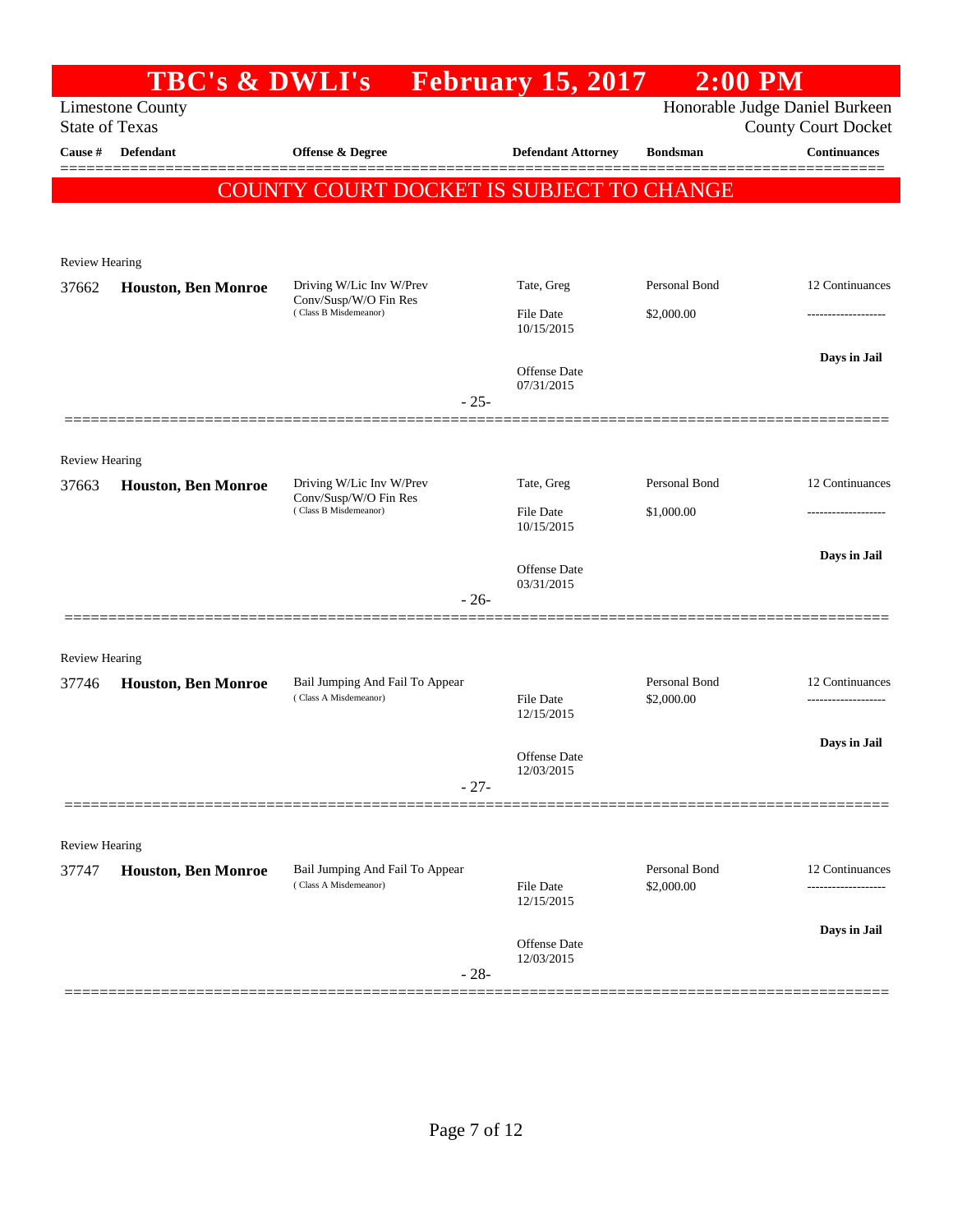|                       | <b>TBC's &amp; DWLI's</b>                        |                                                                            |        | <b>February 15, 2017</b>          | $2:00$ PM         |                                                   |
|-----------------------|--------------------------------------------------|----------------------------------------------------------------------------|--------|-----------------------------------|-------------------|---------------------------------------------------|
|                       | <b>Limestone County</b><br><b>State of Texas</b> |                                                                            |        |                                   |                   | Honorable Judge Daniel Burkeen                    |
| Cause #               | Defendant                                        | Offense & Degree                                                           |        | <b>Defendant Attorney</b>         | <b>Bondsman</b>   | <b>County Court Docket</b><br><b>Continuances</b> |
|                       |                                                  |                                                                            |        |                                   |                   | =======                                           |
|                       |                                                  | COUNTY COURT DOCKET IS SUBJECT TO CHANGE                                   |        |                                   |                   |                                                   |
|                       |                                                  |                                                                            |        |                                   |                   |                                                   |
| <b>Review Hearing</b> |                                                  |                                                                            |        |                                   |                   |                                                   |
| 37971                 | <b>Jones, Toderick</b><br>Lamont                 | Driving W/Lic Inv W/Prev<br>Conv/Susp/W/O Fin Res                          |        |                                   | County Bail Bonds | 6 Continuances                                    |
|                       |                                                  | (Class B Misdemeanor)                                                      |        | File Date<br>05/19/2016           | \$2,500.00        |                                                   |
|                       |                                                  |                                                                            |        |                                   |                   | Days in Jail                                      |
|                       |                                                  |                                                                            |        | Offense Date<br>01/28/2016        |                   |                                                   |
|                       |                                                  |                                                                            | $-29-$ |                                   |                   |                                                   |
|                       |                                                  |                                                                            |        |                                   |                   |                                                   |
| <b>Review Hearing</b> |                                                  |                                                                            |        |                                   |                   |                                                   |
| 37974                 | <b>Moore, Twyla Denise</b>                       | Driving W/Lic Inv W/Prev<br>Conv/Susp/W/O Fin Res<br>(Class B Misdemeanor) |        |                                   | Personal Bond     | 5 Continuances                                    |
|                       |                                                  |                                                                            |        | File Date<br>05/19/2016           | \$2,000.00        | ---------------                                   |
|                       |                                                  |                                                                            |        | <b>Offense Date</b>               |                   | Days in Jail                                      |
|                       |                                                  |                                                                            |        | 04/30/2016                        |                   |                                                   |
|                       |                                                  |                                                                            | $-30-$ |                                   |                   |                                                   |
| <b>Review Hearing</b> |                                                  |                                                                            |        |                                   |                   |                                                   |
| 38156                 | Norris, William Heath                            | Driving W/Lic Inv W/Prev                                                   |        | Reed, Benjie                      | Reed, Benjie      | 5 Continuances                                    |
|                       |                                                  | Conv/Susp/W/O Fin Res<br>(Class B Misdemeanor)                             |        | File Date                         | \$1,500.00        | -----------------                                 |
|                       |                                                  |                                                                            |        | 08/30/2016                        |                   |                                                   |
|                       |                                                  |                                                                            |        | Offense Date                      |                   | Days in Jail                                      |
|                       |                                                  |                                                                            | $-31-$ | 07/04/2016                        |                   |                                                   |
|                       |                                                  |                                                                            |        |                                   |                   |                                                   |
| <b>Review Hearing</b> |                                                  |                                                                            |        |                                   |                   |                                                   |
| 38182                 | Norris, William Heath                            | Driving W/Lic Inv W/Prev<br>Conv/Susp/W/O Fin Res                          |        |                                   | Personal Bond     | 4 Continuances                                    |
|                       |                                                  | (Class B Misdemeanor)                                                      |        | <b>File Date</b><br>09/15/2016    | \$2,000.00        | ----------------                                  |
|                       |                                                  |                                                                            |        |                                   |                   | Days in Jail                                      |
|                       |                                                  |                                                                            |        | <b>Offense Date</b><br>08/25/2016 |                   |                                                   |
|                       |                                                  |                                                                            | $-32-$ |                                   |                   |                                                   |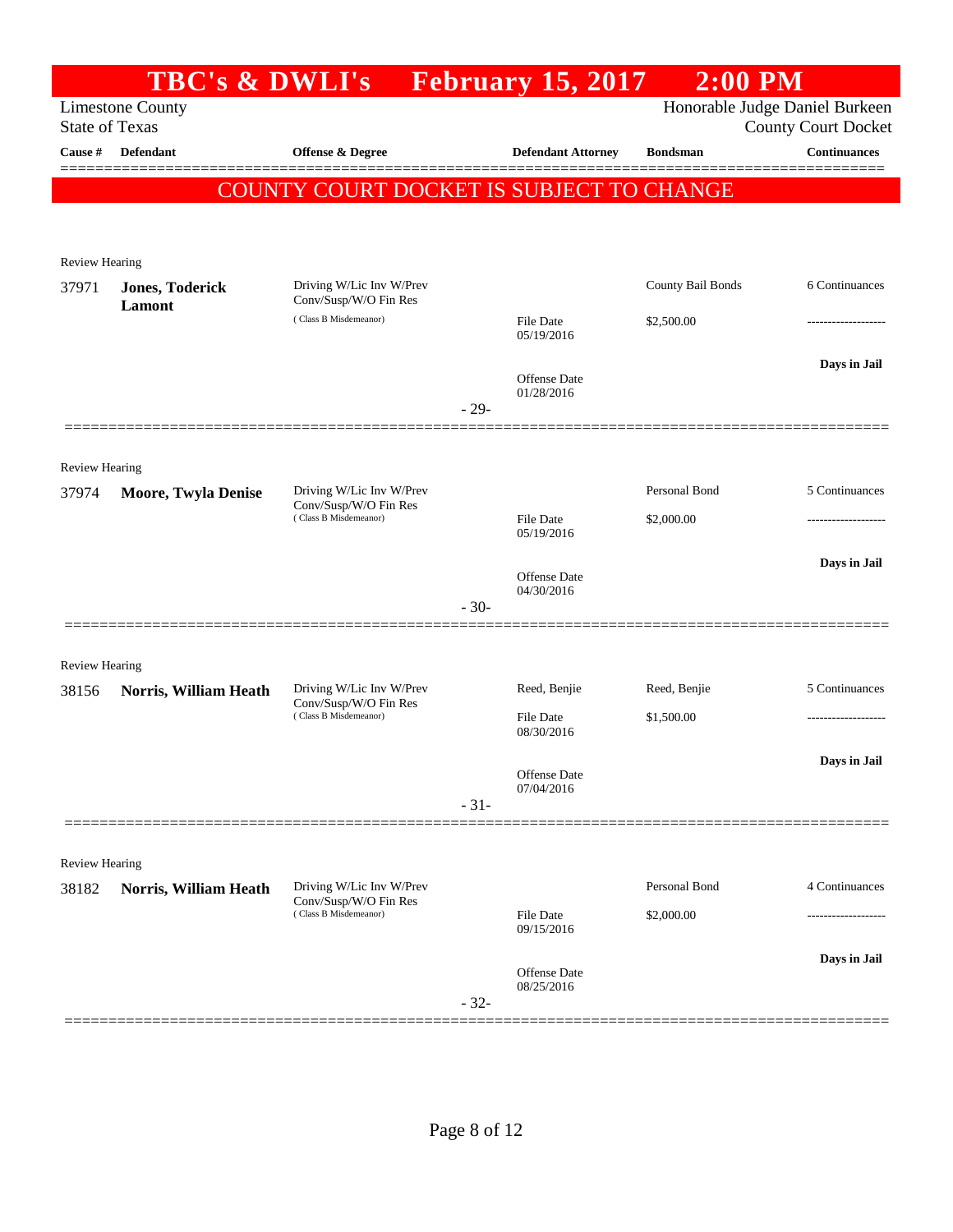|                         | <b>TBC's &amp; DWLI's</b>                        |                                                          | <b>February 15, 2017</b>          | $2:00$ PM       |                                                              |
|-------------------------|--------------------------------------------------|----------------------------------------------------------|-----------------------------------|-----------------|--------------------------------------------------------------|
|                         | <b>Limestone County</b><br><b>State of Texas</b> |                                                          |                                   |                 | Honorable Judge Daniel Burkeen<br><b>County Court Docket</b> |
| Cause #                 | <b>Defendant</b>                                 | <b>Offense &amp; Degree</b>                              | <b>Defendant Attorney</b>         | <b>Bondsman</b> | <b>Continuances</b>                                          |
|                         |                                                  | COUNTY COURT DOCKET IS SUBJECT TO CHANGE                 |                                   |                 |                                                              |
|                         |                                                  |                                                          |                                   |                 |                                                              |
|                         |                                                  |                                                          |                                   |                 |                                                              |
| Plea Hearing<br>37838   | Olvera, Jacolby                                  | Driving W/Lic Inv W/Prev                                 | Reed, Justin                      | Reed, Justin    | 9 Continuances                                               |
|                         | <b>Jabriele</b>                                  | Conv/Susp/W/O Fin Res                                    |                                   |                 |                                                              |
|                         |                                                  | (Class B Misdemeanor)                                    | File Date<br>02/23/2016           | \$1,000.00      |                                                              |
|                         |                                                  |                                                          |                                   |                 | Days in Jail                                                 |
|                         |                                                  |                                                          | <b>Offense Date</b><br>01/30/2016 |                 |                                                              |
|                         |                                                  | $-33-$                                                   |                                   |                 |                                                              |
|                         |                                                  |                                                          |                                   |                 |                                                              |
| <b>Status Hearing</b>   |                                                  |                                                          |                                   |                 |                                                              |
| 38171                   | Price, Crystal Javon                             | Driving W/Lic Inv W/Prev<br>Conv/Susp/W/O Fin Res        |                                   | Personal Bond   | 3 Continuances                                               |
|                         |                                                  | (Class B Misdemeanor)                                    | <b>File Date</b><br>09/15/2016    | \$2,000.00      |                                                              |
|                         |                                                  |                                                          |                                   |                 | Days in Jail                                                 |
|                         |                                                  |                                                          | <b>Offense Date</b><br>01/14/2016 |                 |                                                              |
|                         |                                                  | $-34-$                                                   |                                   |                 |                                                              |
|                         |                                                  |                                                          |                                   |                 |                                                              |
| Theft By Check<br>37978 | Price, Twamocka                                  | Theft Prop>=\$20<\$500 By Check                          |                                   | Personal Bond   | 7 Continuances                                               |
|                         |                                                  | (Class B Misdemeanor)                                    | File Date                         | \$1,000.00      |                                                              |
|                         |                                                  |                                                          | 05/23/2016                        |                 |                                                              |
|                         |                                                  |                                                          | Offense Date                      |                 | Days in Jail                                                 |
|                         |                                                  | $-35-$                                                   | 09/15/2014                        |                 |                                                              |
|                         |                                                  |                                                          |                                   |                 |                                                              |
| Theft By Check          |                                                  |                                                          |                                   |                 |                                                              |
| 37979                   | Price, Twamocka                                  | Theft Prop>=\$20<\$500 By Check<br>(Class B Misdemeanor) |                                   | Personal Bond   | 7 Continuances                                               |
|                         |                                                  |                                                          | File Date<br>05/23/2016           | \$1,000.00      | -----------------                                            |
|                         |                                                  |                                                          |                                   |                 | Days in Jail                                                 |
|                         |                                                  |                                                          | <b>Offense Date</b><br>09/11/2014 |                 |                                                              |
|                         |                                                  | $-36-$                                                   |                                   |                 |                                                              |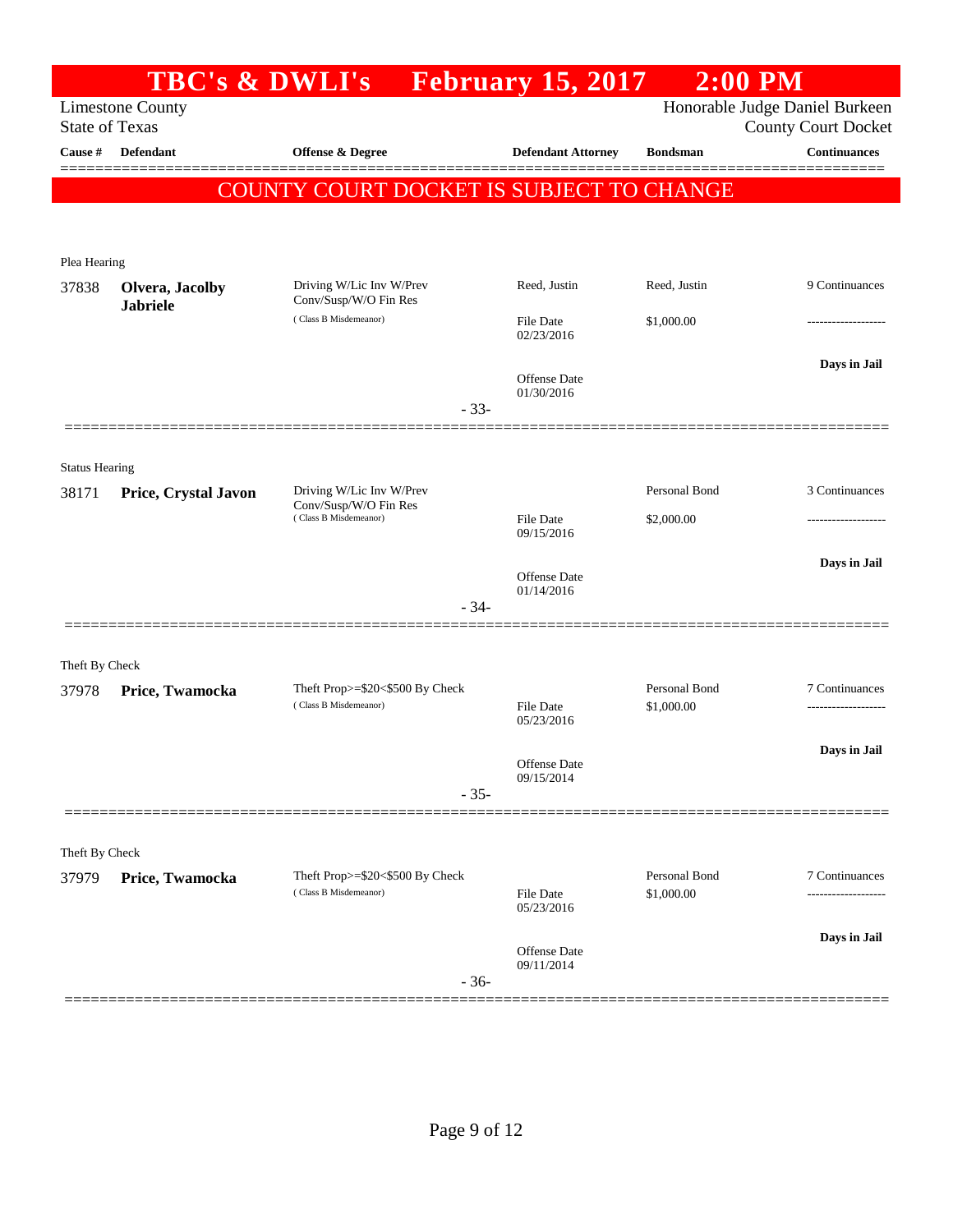|                       | <b>TBC's &amp; DWLI's</b>                        |                                                          | <b>February 15, 2017</b>          | $2:00$ PM                   |                                                              |
|-----------------------|--------------------------------------------------|----------------------------------------------------------|-----------------------------------|-----------------------------|--------------------------------------------------------------|
|                       | <b>Limestone County</b><br><b>State of Texas</b> |                                                          |                                   |                             | Honorable Judge Daniel Burkeen<br><b>County Court Docket</b> |
| Cause #               | Defendant                                        | <b>Offense &amp; Degree</b>                              | <b>Defendant Attorney</b>         | <b>Bondsman</b>             | <b>Continuances</b>                                          |
|                       |                                                  | COUNTY COURT DOCKET IS SUBJECT TO CHANGE                 |                                   |                             | =========                                                    |
|                       |                                                  |                                                          |                                   |                             |                                                              |
| <b>Status Hearing</b> |                                                  |                                                          |                                   |                             |                                                              |
| 38180                 | <b>Shadley, Theaopel Lyn</b>                     | Driving W/Lic Inv W/Prev                                 |                                   | Personal Bond               | 4 Continuances                                               |
|                       |                                                  | Conv/Susp/W/O Fin Res<br>(Class B Misdemeanor)           | File Date<br>09/15/2016           | \$1,000.00                  |                                                              |
|                       |                                                  |                                                          |                                   |                             | Days in Jail                                                 |
|                       |                                                  |                                                          | <b>Offense</b> Date<br>08/28/2016 |                             |                                                              |
|                       |                                                  | $-37-$                                                   |                                   |                             |                                                              |
| Theft By Check        |                                                  |                                                          |                                   |                             |                                                              |
| 37839                 | <b>Sherrod, David Keith</b>                      | Theft Prop>=\$20<\$500 By Check<br>(Class B Misdemeanor) | File Date                         | Personal Bond<br>\$1,000.00 | 7 Continuances<br>-------------------                        |
|                       |                                                  |                                                          | 02/24/2016                        |                             |                                                              |
|                       |                                                  |                                                          | <b>Offense</b> Date               |                             | Days in Jail                                                 |
|                       |                                                  | $-38-$                                                   | 04/30/2014                        |                             |                                                              |
|                       |                                                  |                                                          |                                   |                             |                                                              |
| Theft By Check        |                                                  | Theft Prop>=\$20<\$500 By Check                          |                                   | Personal Bond               | 7 Continuances                                               |
| 36705                 | Webb, Jessie Loraine                             | (Class B Misdemeanor)                                    | <b>File Date</b><br>11/05/2013    | \$1,000.00                  |                                                              |
|                       |                                                  |                                                          |                                   |                             | Days in Jail                                                 |
|                       |                                                  |                                                          | Offense Date<br>02/11/2013        |                             |                                                              |
|                       |                                                  | $-39-$                                                   |                                   |                             |                                                              |
| <b>Review Hearing</b> |                                                  |                                                          |                                   |                             |                                                              |
| 36865                 | Webb, Jessie Loraine                             | Bail Jumping And Fail To Appear<br>(Class A Misdemeanor) | <b>File Date</b>                  | Personal Bond<br>\$1,000.00 | 7 Continuances                                               |
|                       |                                                  |                                                          | 02/28/2014                        |                             |                                                              |
|                       |                                                  |                                                          | Offense Date                      |                             | Days in Jail                                                 |
|                       |                                                  | $-40-$                                                   | 02/19/2014                        |                             |                                                              |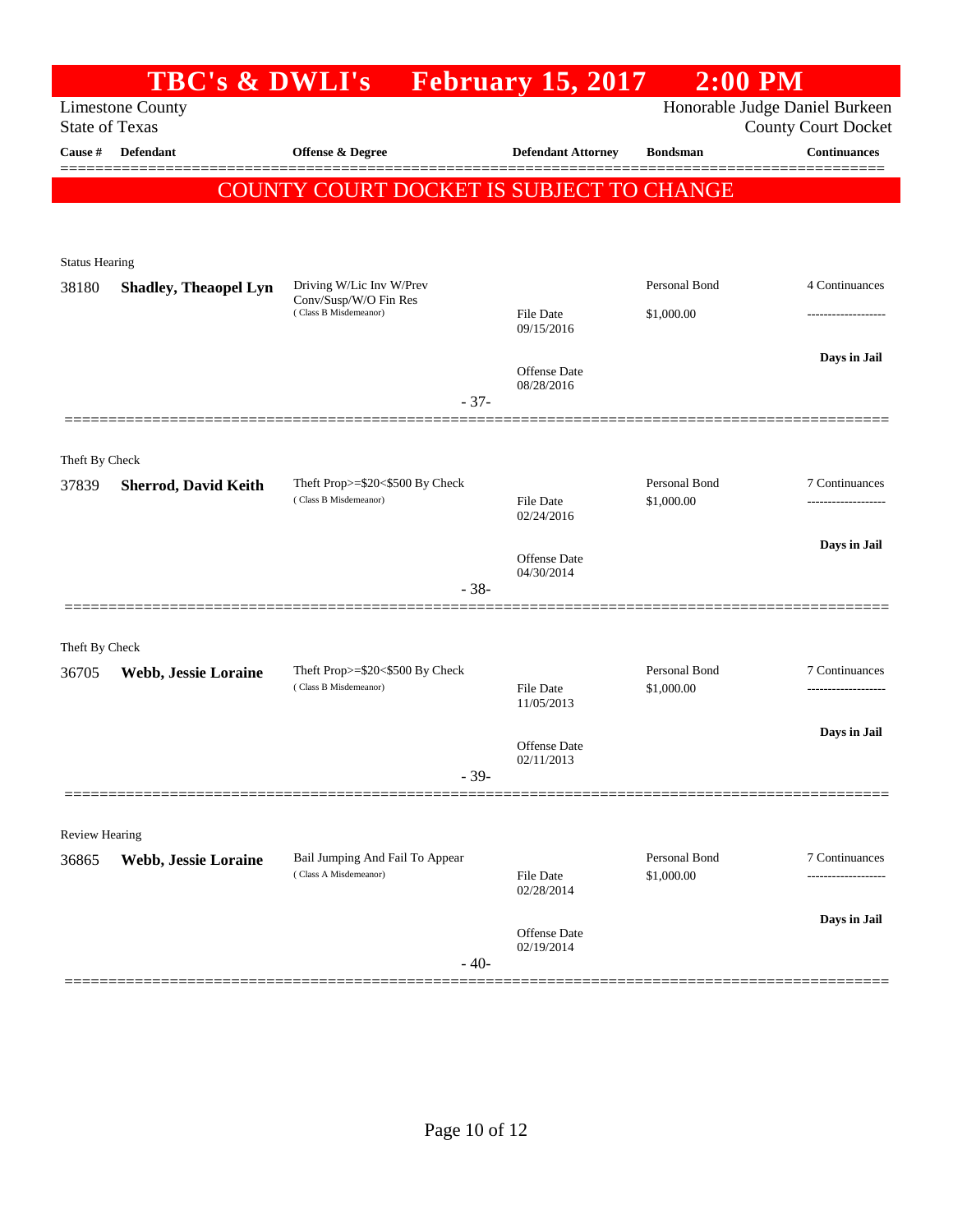|                                | <b>TBC's &amp; DWLI's</b>                        |                                                          | <b>February 15, 2017</b>       | $2:00$ PM                      |                            |
|--------------------------------|--------------------------------------------------|----------------------------------------------------------|--------------------------------|--------------------------------|----------------------------|
|                                | <b>Limestone County</b><br><b>State of Texas</b> |                                                          |                                | Honorable Judge Daniel Burkeen | <b>County Court Docket</b> |
| Cause #                        | <b>Defendant</b>                                 | <b>Offense &amp; Degree</b>                              | <b>Defendant Attorney</b>      | <b>Bondsman</b>                | <b>Continuances</b>        |
|                                |                                                  | <b>COUNTY COURT DOCKET IS SUBJECT TO CHANGE</b>          |                                |                                |                            |
|                                |                                                  |                                                          |                                |                                |                            |
| Theft By Check                 |                                                  |                                                          |                                |                                |                            |
| 37155                          | Webb, Jessie Loraine                             | Theft Prop>=\$20<\$500 By Check                          |                                | Personal Bond                  | 7 Continuances             |
|                                |                                                  | (Class B Misdemeanor)                                    | File Date<br>09/17/2014        | \$1,000.00                     | -------------------        |
|                                |                                                  |                                                          | Offense Date                   |                                | Days in Jail               |
|                                |                                                  | $-41-$                                                   | 06/22/2013                     |                                |                            |
|                                |                                                  |                                                          |                                |                                |                            |
| <b>Status Hearing</b>          |                                                  |                                                          |                                |                                |                            |
| 38022                          | Webb, Jessie Loraine                             | Bail Jumping And Fail To Appear<br>(Class A Misdemeanor) | Reed, Bobby<br>File Date       | Reed, Bobby<br>\$2,000.00      | 7 Continuances             |
|                                |                                                  |                                                          | 05/31/2016                     |                                |                            |
|                                |                                                  |                                                          | <b>Offense</b> Date            |                                | Days in Jail               |
|                                |                                                  | $-42-$                                                   | 05/24/2016                     |                                |                            |
|                                |                                                  |                                                          |                                |                                |                            |
| <b>Status Hearing</b><br>38023 |                                                  | Bail Jumping And Fail To Appear                          | Reed, Bobby                    | Reed, Bobby                    | 7 Continuances             |
|                                | Webb, Jessie Loraine                             | (Class A Misdemeanor)                                    | File Date<br>05/31/2016        | \$2,000.00                     |                            |
|                                |                                                  |                                                          |                                |                                | Days in Jail               |
|                                |                                                  |                                                          | Offense Date<br>05/24/2016     |                                |                            |
|                                |                                                  | $-43-$                                                   |                                |                                |                            |
| <b>Status Hearing</b>          |                                                  |                                                          |                                |                                |                            |
| 38128                          | <b>West, Chris Demont</b>                        | Driving W/Lic Inv W/Prev                                 |                                | County Bail Bonds              | 4 Continuances             |
|                                |                                                  | Conv/Susp/W/O Fin Res<br>(Class B Misdemeanor)           | <b>File Date</b><br>08/16/2016 | \$2,000.00                     |                            |
|                                |                                                  |                                                          |                                |                                | Days in Jail               |
|                                |                                                  |                                                          | Offense Date<br>07/03/2016     |                                |                            |
|                                |                                                  | $-44-$                                                   |                                |                                |                            |